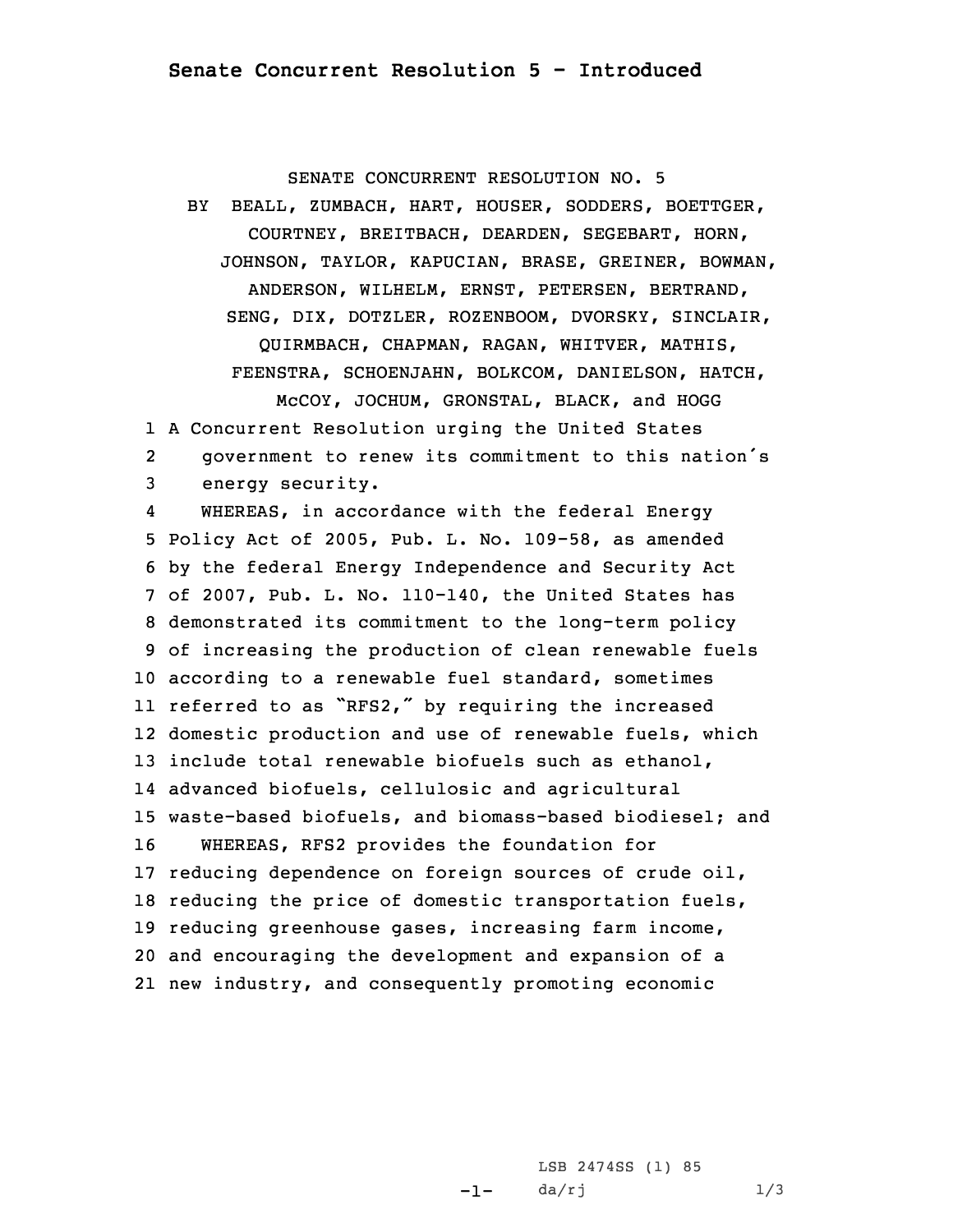1 growth; and

2 WHEREAS, the rising price of petroleum hampers this nation's economic recovery and contributes to increasing retail prices, including increased costs attributable to the transportation of food and other goods, that drain the finances of both consumers and business; and

 WHEREAS, the United States Environmental Protection Agency is responsible for establishing and implementing RFS2, including by requiring that certain volumes of various types of biofuels be blended in transportation fuels each year with authority to adjust those volumes due to availability; NOW THEREFORE,

14 BE IT RESOLVED BY THE SENATE, THE HOUSE OF REPRESENTATIVES CONCURRING, That the United States government is urged to renew its commitment to this nation's energy security, move the United States toward greater energy independence and security as required by the federal Energy Independence and Security Act, and use all efforts to meet the highest possible renewable fuel volume requirements set forth in RFS2 in order to ensure that this nation achieves energy independence; and

24 BE IT FURTHER RESOLVED, That copies of this resolution be delivered to the Honorable Bob Perciasepe, Acting Administrator of the United States Environmental Protection Agency; and BE IT FURTHER RESOLVED, That copies of this resolution be delivered to the Honorable Tom Vilsack, United States Secretary of Agriculture; and

> $-2-$ LSB 2474SS (1) 85  $da/rj$  2/3